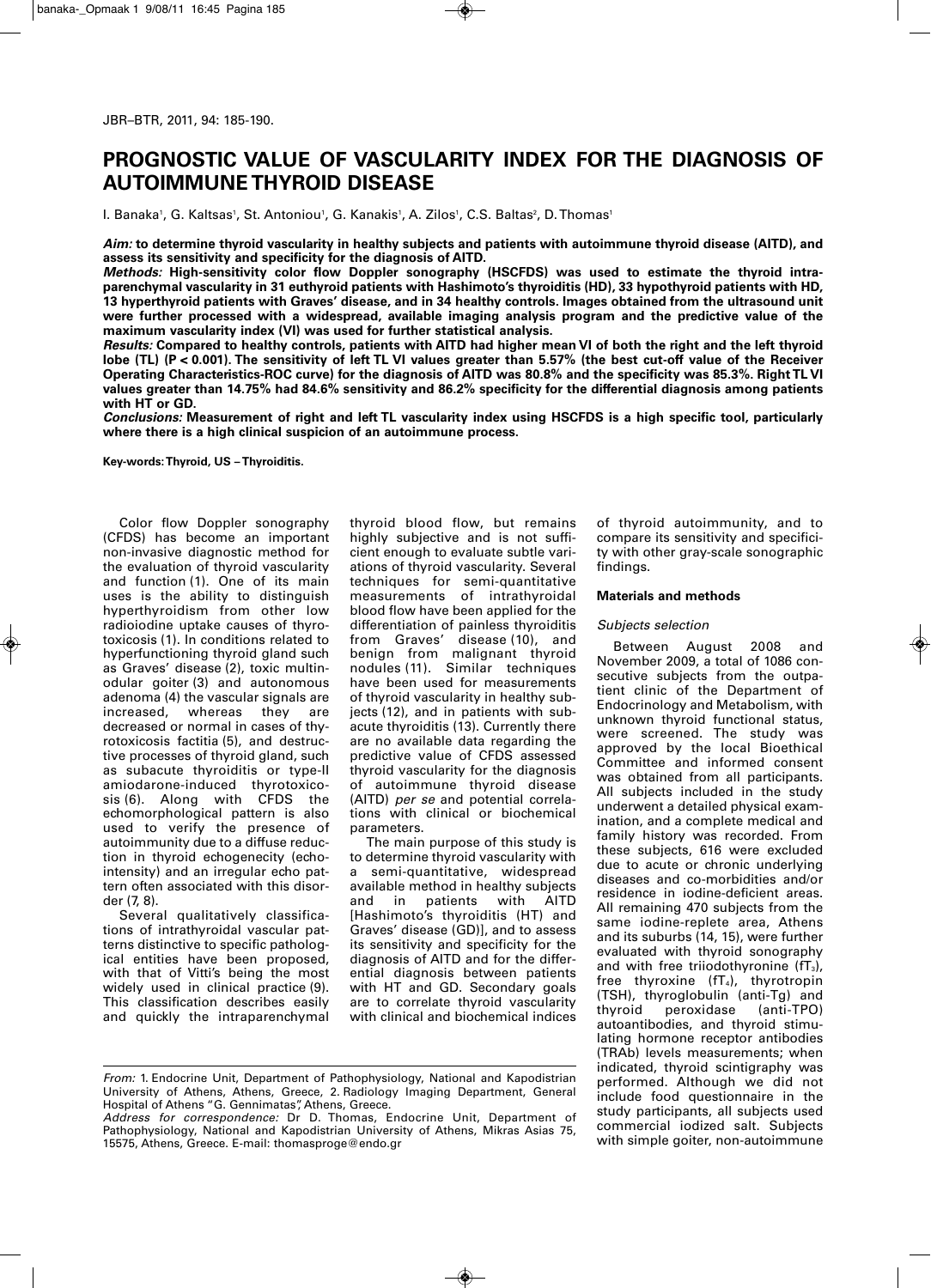|                                  | Control group     | AITD type-1                | AITD type-2                 | AITD type-3A               |
|----------------------------------|-------------------|----------------------------|-----------------------------|----------------------------|
| n                                | 34                | 31                         | 33                          | 13                         |
| Age (years) (sd)                 | 41.3 (17.7)       | $44.5(13.1)^{a}$           | 40.4 $(13.1)$ <sup>a</sup>  | 41.3 $(12.4)$ <sup>a</sup> |
| Sex (Female/Male)                | 25/9 <sup>b</sup> | 26/5 <sup>b</sup>          | 29/4 <sup>b</sup>           | 10/3 <sup>b</sup>          |
| BMI (sd)                         | 25.65 (3.63)      | $25.85(4.09)$ <sup>c</sup> | $25.76$ (3.94) <sup>c</sup> | $25.18(3.44)$ <sup>c</sup> |
| $TSH (µU/ml)$ (sd)               | 2.12(0.94)        | 2.37(0.9)                  | 11.84 (22.76)               | 0.025(0.037)               |
| Anti-Tg positive (%)             |                   | 51.61                      | 54.54                       | 53.84                      |
| Anti-TPO positive (%)            |                   | 90.3                       | 93.9                        | 69.23                      |
| TSI positive (%)                 |                   |                            | $\Omega$                    | 69.23                      |
| Mean thyroid volume (cc) (range) | $8.8(3.5-19.8)$   | $11(5.3-19.1)$             | 11.8 (1.02-33.3)            | 20.7 (5.4-73.1)            |

*Table I. — Epidemiological characteristics and laboratory findings of the patients, at the start of the study.*

a,cstatistically non-significant from controls (Kruskal-Wallis non-parametric analysis of variance, p = 0.703 and analysis of variance-AN.O.VA.,  $p = 0.96$  respectively).

 $^{\circ}$ statistically non-significant from controls (Chi-square test, p = 0.464).

AITD: autoimmune thyroid disease.

thyroiditis, non-autoimmune hyperthyroidism, and thyroid nodular disease, were further excluded. Finally 77 patients, all of Greek ethnic origin, with high levels of anti-Tg and/or anti-TPO and/or TSI due to autoimmune thyroid disease (AITD) were selected for further studies. The 77 patients were categorized further into 3 groups: clinically euthyroid patients with Hashimoto's thyroiditis  $(AITD type-1)$   $(n = 31)$  and TSH between normal ranges (0.27- 4.2 µU/ml), hypothyroid patients with Hashimoto's thyroiditis (AITD type-2)  $(n = 33)$ , with TSH levels greater than 4.22 µU/ml, with or without clinical symptoms of hypothyroidism consistent with hypothyroidism, and patients with clinically and biochemically (TSH levels less than 0.1 µU/ml) Graves' disease  $(AITD type-3A)$  (n = 13). The epidemiological and laboratory parameters of the 77 patients are shown in (Table I).

An age and sex-matched group (Table I) of 34 healthy Greek volunteers, without any previous medical or family history of thyroid disease or any other acute or chronic diseases were selected for comparisons. All asymptomatic controls were from the same iodine replete area of Athens, and had the same hormonal and sonographic investigations as the patient's group.

### *Study protocol*

Anti-Tg and anti-TPO autoantibodies were measured in the same laboratory using a two-site immunoluminometric assay (Diasorin, LIA-SON analyzer, normal range: < 100 IU/ml and < 25 IU/ml respectively). Only individuals with high

anti-Tg and/or anti-TPO titers that were confirmed in a second test were classified within the AITD group. TRAbs were measured using commercial kit (Diasorin Inc., Stillwater, MN, USA, cut-off value: 10%). Thyroid stimulating hormone (TSH) levels were measured using a one step sandwich assay (RIAgnosthTSH: CIS Bio International, Gif-Sur-Yvette, Cedex, France, normal range: 0.25-4 mU/l). Free triiodothyronine and fT4 levels were measured by electrochemiluminescence immunoassay (E170 analyzer, Roche, Diagnostics, Mannheim, Germany), with reference values 3.9- 6.9 pmol/l and 11-23 pmol/l respectively.

Following the diagnosis, all patients with AITD type-2 were treated with levo-thyroxine, with target serum TSH values in the normal or low-normal range  $(1.47 \pm$ 0.34 µU/ml). Patients with AITD type-3 were initially treated with adequate doses of antithyroid drugs until euthyroidism was obtained and maintained with titration of the antithyroid drug dosage; only three patients were treated with a block (methimazole) and replace (levo-thyoxine) regimen. Control subjects and patients with AITD type-1 were regularly followed up at six-month intervals with physical examination, endocrine testing, and thyroid ultrasonography.

### *Thyroid ultrasonography*

Thyroid ultrasonography was carried out using a high-resolution apparatus (Logic-Book XP, General Electric Co, USA) equipped with a 6- 11 MHz broadband linear array probe. A single operator who was

unaware of the diagnosis performed the scans. Patients were examined by gray-scale and color Doppler examination in supine position, with<br>the neck in byperextension neck in hyperextension. Although all participants underwent a second and a third thyroid sonogram six and twelve months later respectively, only the measurements of the first examination were used for the purpose of the study.

In gray-scale ultrasonography, the maximum diameter of the longaxis and depth were estimated in longitudinal plane, while short-axis in transverse images. The maximum volume (cm<sup>3</sup>) of each lobe was calculated using the approximate formula of the ellipsoid  $\pi/6$  x [length (cm)] x [width (cm)] x [depth (cm)] (16). Measurements of thyroid volume, echogenecity and echostructure were made by grayscale histogram analysis (17). Following sonographic evaluation of the thyroid echogenecity, all the participants were categorized into two groups: with normal or reduced (from slightly reduced-grainy echo texture to levels below that of echoes coming from muscles) echo intensity. Furthermore, all the participants were categorized into two groups: with homogeneous or irregular echo pattern of the thyroid gland.

High-sensitivity color flow Doppler sonography was used to estimate the intraparenchymal blood flow pattern. Normally, the vascularity of the thyroid tissue itself was minimal. Pulse repetition frequency was adjusted to 2.3 KHz, wall filters to 102 Hz, and Doppler frequency to 5 MHz. We tried to adjust the noise by initially increasing the color gain to a level that showed noise, and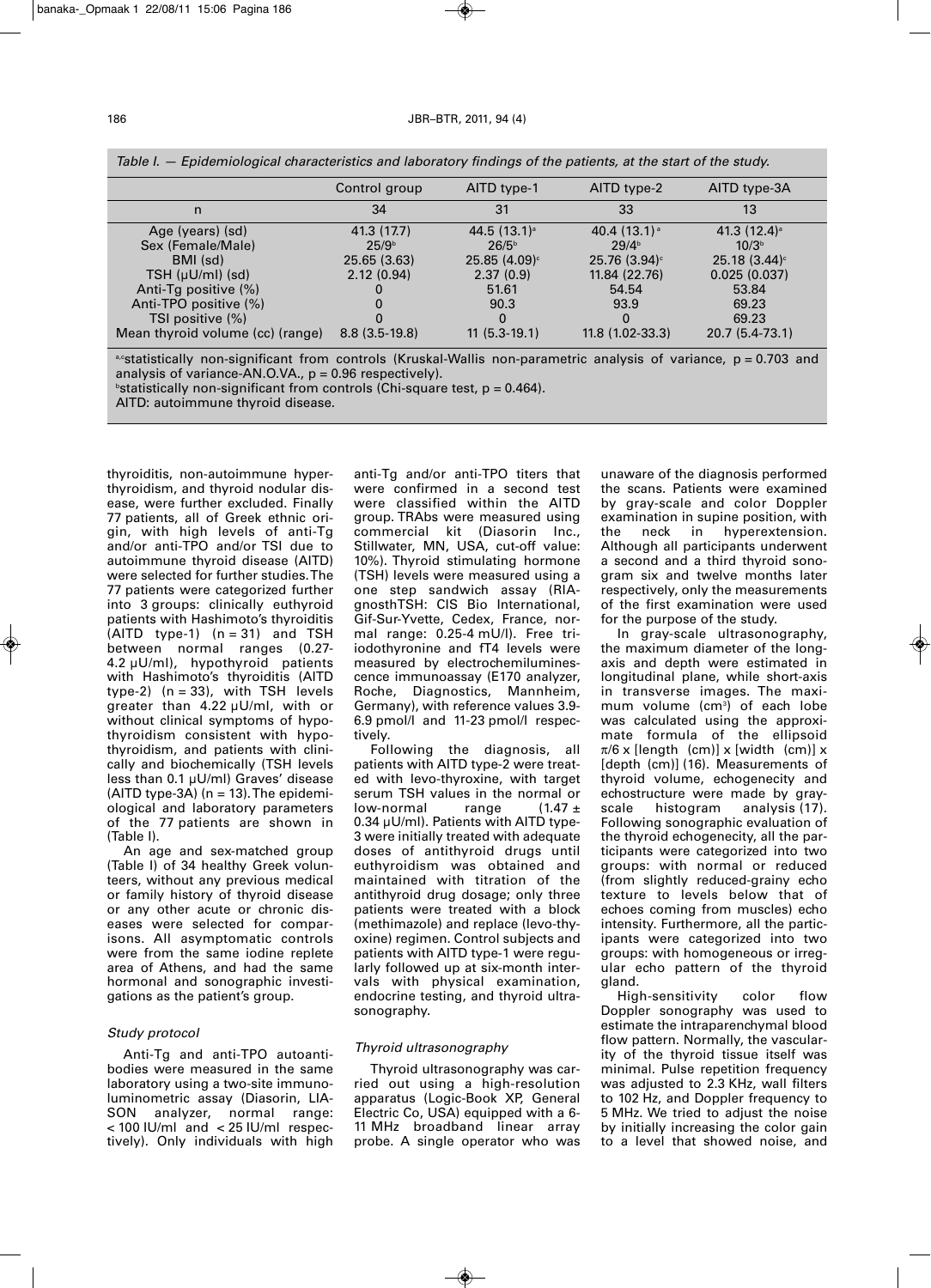|                               | Sensitivity<br>(% ) | Specificity<br>$(\%)$ | Sensitivity X<br>Specificity | Youden<br>$index*$       | Positive<br>predictive value<br>(%) | <b>Negative</b><br>predictive value<br>(%) |  |  |  |
|-------------------------------|---------------------|-----------------------|------------------------------|--------------------------|-------------------------------------|--------------------------------------------|--|--|--|
| right TL VI $>$ 7.44%         | 71.8                | 91.2                  | 0.6548                       | 0.63                     | 96.49                               | 59.25                                      |  |  |  |
| left TL VI $> 5.57\%$         | 80.8                | 85.3                  | 0.6892                       | 0.66                     | 92.53                               | 65.9                                       |  |  |  |
| reduced echogenecity          | 75.32               | 82.35                 | 0.62                         | $\overline{\phantom{a}}$ | 90.6                                | 59.57                                      |  |  |  |
| irregular echo pattern        | 88.31               | 67.64                 | 0.597                        | $\overline{\phantom{0}}$ | 86.08                               | 71.87                                      |  |  |  |
| *sensitivity + specificity-1. |                     |                       |                              |                          |                                     |                                            |  |  |  |

Table II. - Predictive value of vascularity index, reduced echogenecity and irregular echo pattern for the diagnosis *of autoimmune thyroid disease.*



*Fig. 1.* — A: Transverse section of the left thyroid lobe (LL), as shown in color flow Doppler sonogram. I: isthmus, T: trachea, E: esophagus, C: left carotid artery, J: left jugular vein. Panel B: the boundaries of the left thyroid lobe were manually outlined and the number of pixels was counted by the program  $(A<sub>LL</sub> = 75760$  pixels). Panel C: the boundaries of all vessels spots were manually outlined, the number of colour pixels of each spot  $(A_1 = 788$  pixels,  $A_2 = 400$  pixels,  $A_3 = 340$  pixels,  $A_4 = 153$  pixels) was counted by the program and the total number of colour pixels were calculated as following:  $A_{v_{\text{ssels}}} = A_1 + A_2 + A_3 + A_4 = 1681$  pixels. Vascularity index (VI) was further calculated by dividing the number of colour pixels of vessels spots (A<sub>vessels</sub>) to the left lobe pixels (A<sub>LL</sub>): VI = A<sub>vessels</sub>/A<sub>LL</sub> = 0.0222 or 2.22%.

then decreasing until the noise disappeared. Because of variations in arterial flow during the cardiac cycle, and the number and size of vessels that appear on static images multiple sampling of at least 6 sections of each thyroid lobe (TL) was performed and the section with the maximum vascularity was used for further analysis.

For the evaluation of thyroid vascularity, images from each TL were retrieved from the ultrasound unit and converted into high-resolution tagged image file format (TIFF). All images were further processed<br>with a widespread, available with a widespread, for downloading from public domain, imaging analysis program (ImageJ, 1.42q, N.I.H., USA, http://rsd.info.nih.gov/ij). The vascularity index  $(VI =$  total pixels of vessels spots of the lobe/total image pixels of the lobex100 %) was calculated for all images of eachTL (Fig. 1) and the highest VI (%) was used for statistical analysis. Thyroid echo-

genicity was also measured with histogram analysis, using the same program and the same technique. Tissue echo levels were automatically calibrated to the value of 255 for the white pixels and 0 for the black pixels.The mean echo level of all pixels of the parenchyma of each thyroid lobe and of the ipsilateral strap muscle was counted and the hypogenecity index (HI) was calculated, according to the formula:

HI = mean echo level of all pixels of strap muscle/mean echo level of thyroid lobe. Conventionally, we considered that hypogenecity was present if only HI was greater than 1.

The time needed for imaging processing and for quantifying the vascularity of each thyroid lobe was 10-20 minutes.

## *Statistical analysis*

Paired t-test was used to compare mean VI (%) of the right and the left thyroid lobe, in controls, patients with AITD type-1, 2, and 3. Following the application of Levene's test for homogeneity of variances, non-parametric analysis of variance (Kruskal-Wallis one way AN.O.VA) was used to compare VI (%) among controls and patients with AITD type-1, 2, and 3, and among controls and seropositive patients for anti-TPO or anti-Tg and seropositive patients for both anti-TPO and anti-Tg. The same statistical test was used to compare the mean age among controls and patients with AITD type-1, type-2 and type-3. Post hoc comparisons were made using Mann-Whitney U test with a downward adjustment of the level to compensate for multiple comparisons. Spearman's  $(r<sub>s</sub>)$  correlation coefficient was calculated for the correlation of VI (%) with age, Basic Metabolic Index (BMI), TSH levels, hypogenecity index (HI), and total volume of thyroid gland among control subjects and patients with AITD type-1, 2, and 3. Chi-square test and parametric analysis of variance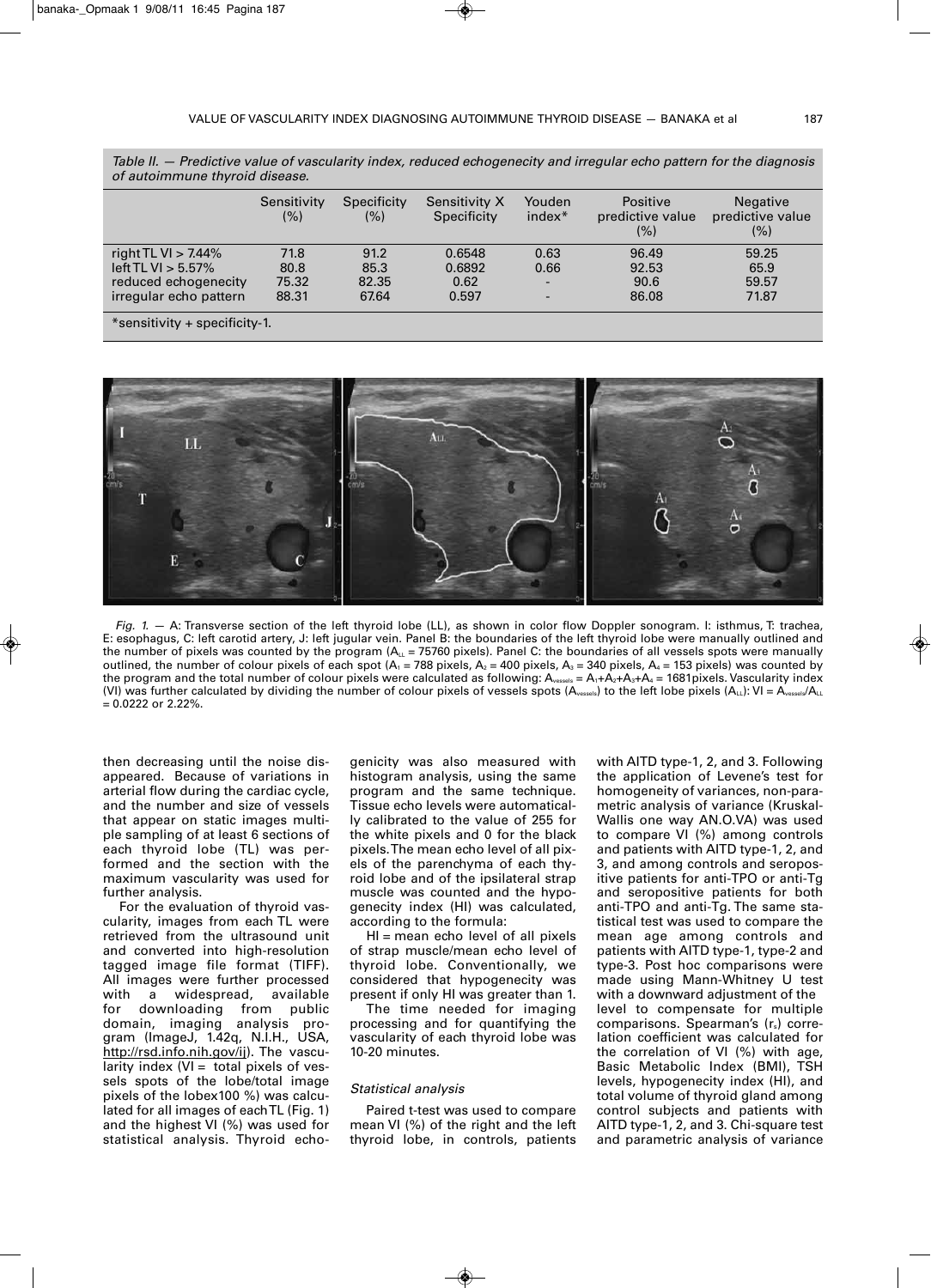

#### **Results**

No statistically significant differences were observed in mean VI (%) of the right and the left TL among controls  $(3.86 \pm 3.91 \text{ vs } 3.78 \pm 3.4)$ , F = 0.844), patients with AITD type-1  $(9.58 \pm 5.86 \text{ vs } 10.26 \pm 7.43, \text{ P} = 0.5)$ , patients with AITD type-2 (13.4  $\pm$ 13.49 vs  $14.03 \pm 16.42$ ,  $P = 0.657$ ), and patients with AITD type-3 (32.53  $± 15.45$  vs  $30.73 ± 14.27$ ,  $P = 0.673$ ). Patients with AITD type-1, AITD type-2, and AITD type-3 exhibited higher mean VI (%) measurements of both the right and the leftTL compared to controls  $(8.22 \pm 5.78, 13.49 \pm 12.75,$  $26.42 \pm 15.45$ ,  $3.63 \pm 3.84$ ,  $P < 0.001$ , and  $9.49 \pm 6.87$ ,  $13.8 \pm 14.74$ , 24.67  $\pm$ 14.27, 3.45 ± 3.54, P < 0.001, respectively).

In patients with AITD, the area under the ROC curves for VI (%) of the rightTL and leftTL was 0.843 (P <  $(0.001)$  and  $0.862$  (P < 0.001) respectively. The best cut-off value of the ROC plot for the right and left TL VI was 7.44% and 5.57% respectively. The sensitivity and specificity for the diagnosis of AITD of right TL VI values greater than 7.44% were 71.8% and 91.2% respectively (point A, Fig. 2), whereas those of leftTL VI values greater than 5.57% were 80.8% and 85.3% (point B, Fig. 2) respectively. For the differential diagnosis among patients with HT or GD, rightTLVI (%) values greater than 14.75% (Youden index =  $0.708$ ) had 84.6% sensitivity and 86.2% specificity, while left TL VI (%) values greater than 16.8% (Youden index = 0.615) had 76.9% sensitivity and 84.6% specificity.

Compared to reduced echogenecity and irregular echo pattern, right TL VI values greater than 7.44% were more specific, but less sensitive for the diagnosis of AITD



*Fig. 2.* — Receiver operating characteristic (ROC) curves for vascularity index of both right and left thyroid lobe showing the pretest probability of autoimmune thyroid disease.

(Table II). Right and left TL VI was positively and significantly correlated with right and left HI  $(r_s = 0.225,$  $p = 0.016$  and  $r_s = 0.302$ ,  $p < 0.001$ , respectively).Twenty-seven out of 31 euthyroid patients with Hashimoto's thyroiditis had increased right TL VI (> 5.57%) and 62.9% of them had right TL hypogenecity (HI > 1). Twenty-two out of 33 hypothyroid patients with Hashimoto's thyroiditis had increased right TL VI and 31.8% of them had right TL hypogenecity. All patients with Graves' disease had increased rightTL VI, but only 23% of them had right  $TL$  HI  $> 1$ .

Statistically significant correlations were also found between right TL VI (%) and age  $(r_s = -0.22, p =$ 0.02), BMI ( $r_s = -0.207$ ,  $p = 0.029$ ), total thyroid volume ( $r_s = 0.257$ , p = 0.006), and between leftTLVI (%) and age ( $r_s = -0.185$ ,  $p = 0.05$ ), BMI ( $r_s = -0.05$ 0.225,  $p = 0.017$ ), and total thyroid volume  $(r_s = 0.278, p = 0.003)$ .

The mean right TL VI (%) of controls was lower compared to patients who had only anti-TPO or anti-Tg, and those who had both anti-TPO and anti-Tg  $(3.63 \pm 3.84,$  $13.26 \pm 13.04$ ,  $13.91 \pm 12.26$ , P< 0.001). Similarly, mean left TL VI (%) of controls was lower compared to patients who had only anti-TPO or anti-Tg, and those who had both anti-TPO and anti-Tg  $(3.45 \pm 3.54,$  $14.07 \pm 14.08$ ,  $13.68 \pm 11.8$ , P < 0.001). No statistically significant differences in mean rightTL VI (%) and left TL VI (%) were observed among patients who had both anti-TPO and anti-Tg, and patients who had anti-TPO or anti-Tg ( $p = 0.587$  and  $p =$ 0.727, respectively).

#### **Discussion**

The findings of the present study suggest that left TL VI values greater than 5.57% exhibit 80.8% sensitivity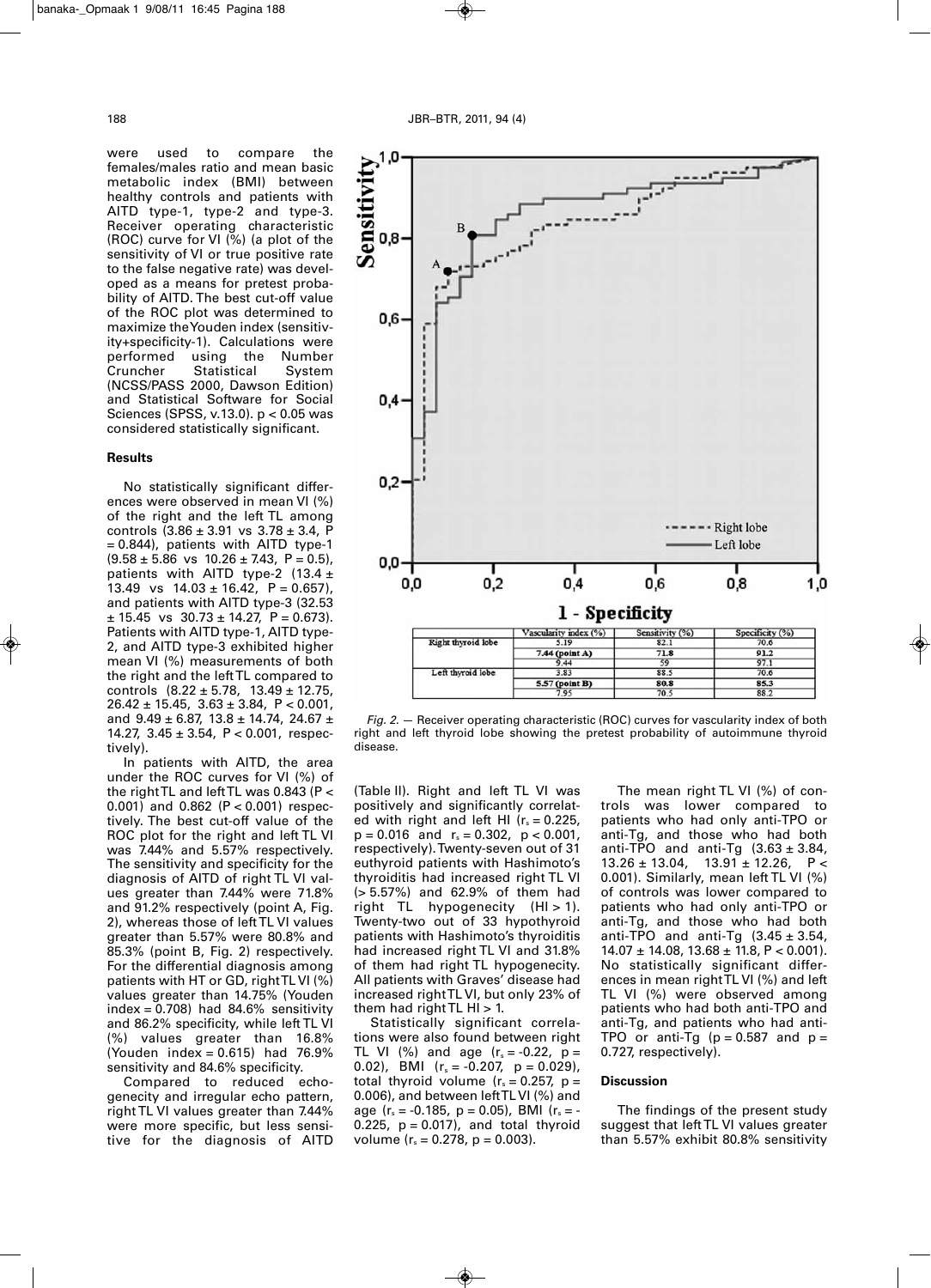for the diagnosis of AITD whereas the sonographic appearance of autoimmune thyroiditis may vary, reflecting the phase and the severity of the disease process. For example, a diffuse hypoechoic pattern in a patient with lymphocytic thyroiditis has been shown to correlate with the replacement of the gland by lymphocytes and is highly predictive of either the existence or the future development of hypothyroidism (18). We calculated ROC curves for the mean VI (VI of right lobe+VI of left lobe/2, data not shown), but the Younden index was not as high as that of the left lobe. Thus, VI of the left lobe seems to be the best predictor of autoimmune thyroid disease in our study. The false negative values of VI could be attributed to the normal sonographic appearance of the thyroid gland in some patients, especially at early stages of AITD. Although the thyroid autoimmune process has already begun, thyroid tissue and vascularity may remain intact and thyroid echostracture changes may not be typical for AITD. It has been shown that sonographic appearance of thyroid gland may remain normal, even for 46 months following the diagnosis of Hashimoto's thyroiditis in children (19). Although similar data are not available for adult populations, it is probable that the 12-month follow-up period used in our protocol may be too short for the increased thyroid vascularity to become evident in some of the patients. Another reason for the low VI values in some of our patients could be the lack of hypervascularity found in patients with the atrophic form of thyroiditis (20). However, only a small proportion of the negative findings observed could be attributed to thyroid gland atrophy. Only one patient (1.3%) had heterogeneous and atrophic thyroid parenchyma, profound hypoechoic pattern, and coarse septations from fibrous band all consisting thyroid sonographic findings encountered in the atrophic form of thyroiditis (20). A further potential reason for a relatively low sensitivity of the VI in identifying AITD could be the inclusion of patients that have been receiving replacement therapy with levothyroxine. In order to avoid this confounding factor we have not included such patients in the studied population, because we had already observed that patients receiving levothyroxine for some years had lower mean values of VI, almost as low as healthy controls.

Our findings showed that right TL VI values greater than 7.44% have 91.2% specificity for the diagnosis of AITD. We observed that 3 out of the 34 healthy controls studied had VI (%) values greater than 7.44%, without any other sonographic findings suggestive of AITD and normal titres of thyroid autoantibodies. Although none of these subjects presented with any clinical or laboratory findings of AITD and still remain diseasefree, seronegative thyroiditis could only be excluded if the follow-up period was longer (21). The possibility of increased VI (%) values in such subjects being an early sign of autoimmune thyroiditis remains hypothetical and needs to be addressed in a formal comparative prospective study. For our 34 healthy controls we found an overall mean VI equal to 3.55 %, similar to 3.67% found by Macedo TAA et al. in 84 healthy subjects (22). Increased vascularity in thyroid sonography could be diagnosed in patients with TSH secreting pituitary adenomas or resistance to thyroid hormone (23), acromegaly (24), and pregnancy (25); however patients with such diseases were initially excluded and no related signs, symptoms or typical laboratory findings were detected in any of our healthy controls or any of the patients at the start or during the study.

Although right TL VI values greater than 14.75% were sensitive and specific enough to differentiate patients with Graves' disease from those with Hashimoto's thyroiditis, in clinical practice we encountered a few difficulties. The two disorders are related in fundamental ways, as it has been proposed that GD develops on a background of thyroiditis. The progression from Graves' hyperthyroidism to chronic autoimmune thyroiditis and hypothyroidism is well-recognized (26) and the converse also occurs (27). Moreover, there are patients who have hypothyroidism one year, Graves' hyperthyroidism another, and hypothyroidism again later (28). Finally, ultrasonographic conversion from end-stage HD to Graves' hyperthyroidism may take some time to become evident, 30 months in a previously described patient (29). The follow-up period of our study was much shorter and in our opinion the VI at the time of diagnosis cannot provide further information for the conversion from one autoimmune disease to the other.

We compared the sensitivity and specificity of VI (%) to the correspon-

ding of reduced echogenicity and irregular echo pattern and found the first to be more specific, but less sensitive for the diagnosis of AITD. The validity of using reduced thyroid echogenicity as a predictor of possible AITD in general has been found to be very good (18, 30). Pedersen OM et al. studied 452 patients and found the positive and negative predictive values of reduced thyroid echogenicity as an indicator of AITD to be 88.3% and 93%, respectively (31). Despite this, they found a higher rate of false negative values and they concluded that some patients presented with less severe markers of autoimmune process may have not evolve the typical sonographic findings. However, reduced thyroid echogenecity still remains one of the principal findings of AITD.We also observed that 88.3% of patients with AITD had irregular echo pattern, another important marker for early thyroid failure. The prognostic value of the evaluation of echogenecity and echo pattern has been found to be increased in the general population, as only a small minority of randomly selected subjects has increased levels of thyroid autoantibodies, when both sonographic characteristics are absent (32).

We also found similar VI (%) values in patients seropositive for both anti-TPO and anti-Tg, as compared to seropositive patients for anti-TPO or anti-Tg. Given that high levels of both anti-Tg and anti-TPO are closely related to autoimmune process and the development of goiter and hypothyroidism (21, 33), it could be proposed that seropositivity for both thyroid peroxidase and thyroglobulin autoantibodies represents a mechanism affecting mainly the gray-scale sonographic appearance and in a lesser extend the density of thyroid vessels in a sonographic section.The former was also supported by Vlachopapdopoulou et al, who observed that double seropositivity was associated with an acceleration of the time needed for the thyroid sonographic findings to change and become diagnostic for Hashimoto's thyroiditis (19).

In this study we used a semiquantitative method for the evalua-<br>tion of thyroid vascularity. tion of thyroid vascularity. Vascularity index represents the total area of vessels spots in each section of the thyroid lobe, but is not currently being used for the direct measurement of thyroid blood supply. Although the time needed for imaging processing and for